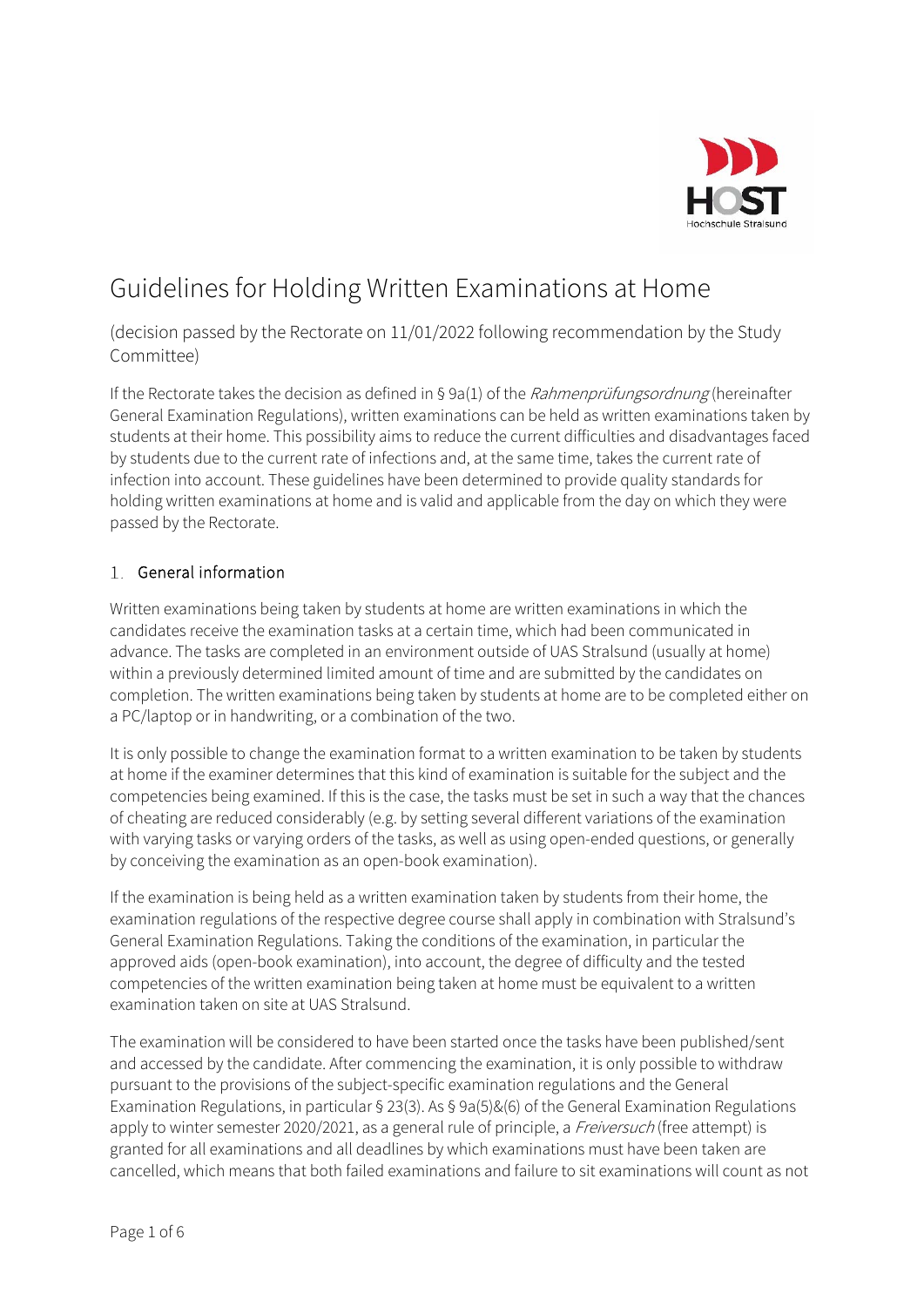yet taken and no examination will be considered to have been failed due to exceeding the deadline for taking examinations.

# 2. Technical and room requirements

In order to provide a uniform standard and equal treatment of all candidates when holding internetbased written examinations being taken by students at home, the candidates require the following technical prerequisites:

- PC/laptop/tablet or smartphone with internet connection for receiving the tasks at the start of the examination and submitting their completed scripts and the declaration of independent work and consent pursuant to Appendix 1 and for audio/video invigilation
- Access to the inbox of their student email account at UAS Stralsund with the possibility of receiving and sending emails
- Access to the learning platform via an up-to-date internet browser on the PC or laptop
- Printer and scanner or corresponding functions on the smartphone/tablet for scanning or taking photos of the examination documents
- For audio/video invigilation, a camera and microphone, or alternatively, a headset.

The time students require to complete the tasks takes place with invigilation via audio/video. The examiner must obtain and record the candidates' consent prior to the start of the audio/video transmission (e.g. using the electronic confirmation via ILIAS, draft form in Appendix 2). Students are unable to take this examination if they have not granted their consent. During the invigilation via audio/video, technical measures must be met so that only the invigilator(s) are able to see the candidates' video streams (e.g. by limiting the rights in BBB). The candidates are responsible for making sure they meet the technical requirements. UAS Stralsund will not provide any support except for systems provided by UAS Stralsund.

Candidates must make sure that they are not disturbed during the examinations. No other persons are allowed to be in the same room as the candidates during the examination, with the exception of close relatives, who urgently require care or supervision from the candidates during the examination.

#### Preparation and holding of written examinations being taken by students at home

In order to take part in the examination, candidates must register in advance for the specific examination being held as a written examination at home by registering on the ILIAS or Moodle learning platform at least one week prior to the date of the examination. This registration does not replace the actual registration for the examination. The identity of the candidates is proven on the one hand by sending the completed tasks either from the personalised email address at UAS Stralsund, or by uploading them using the personalised user account on the ILIAS/Moodle system; and on the other, via the declaration of independent work.

The examiner is responsible for providing instructions via ILIAS/Moodle for the way the tasks will be issued, the processing and submission of the completed tasks at least four days prior to the date of the written examination being taken by students at home; and for informing the students how the invigilation of the examination via video will be realised. The examiner must also provide information about the way in which the tasks of the written examination are to be completed (on a PC/laptop or in handwriting). Furthermore, the examiner must clearly determine the materials that can be used by the students for completing the tasks and attach a form for the declaration of independent work and consent pursuant to Appendix 1. The examiner also provides an email address and a telephone number (e.g. also GoToMeeting) so that the candidates can contact the examiners immediately, in particular, if there are any technical faults or extraordinary circumstances.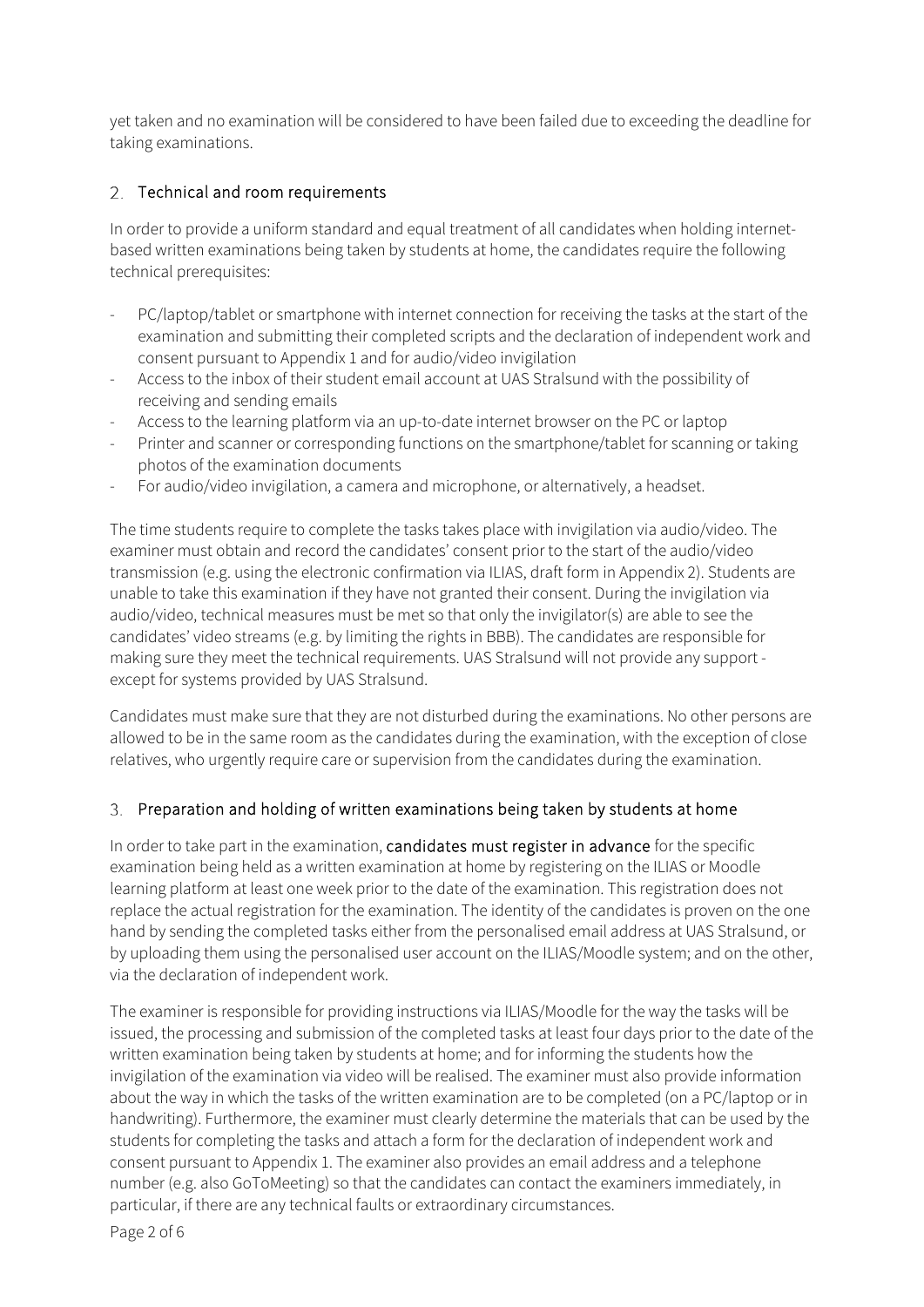The candidates will receive the tasks in digital form either via the learning platform, if necessary using a specialised software (e.g. ILIAS/Moodle), or via email to the university email address provided on registration.

The candidates who have registered for the examination will be able to access the examination tasks on the learning platform or will receive the examination tasks via email at a set time on the day of the examination.

The time for completing the written examination must be supplemented by a suitable length of time between 15 and 30 minutes for uploading and submitting the completed tasks, which must be defined by the examiner. Both lengths of time (time for working on the tasks and time for uploading the documents) must be noted separately on the examination paper.

All candidates must fill in the declaration of independent work and consent immediately after completion of the tasks, thus confirming that they have completed the tasks independently and without the use of unauthorised materials.

The candidates must upload their answers to the tasks to the learning platform or send them via their university email address to the email address provided by the examiner within the length of time provided for completing the tasks and uploading the documents, also attaching the signed declaration of independent work and consent. It is not possible/permissible to upload or send the documents once the time for completing the tasks and uploading the documents has ended. As a general rule of principle, work that has been submitted late will be considered to have not been submitted.

Written examinations that have been completed in handwriting must be submitted either as a scan or photo (in good, legible quality), although the written examination may only be uploaded/sent as a single PDF file. The original handwritten script of the written examination must also be returned via post to the university address of the examiner. This must have been sent within three days (date of postmark) after the day of the examination.

The submission of the examinations is documented either manually or via an automatically generated confirmation of receipt.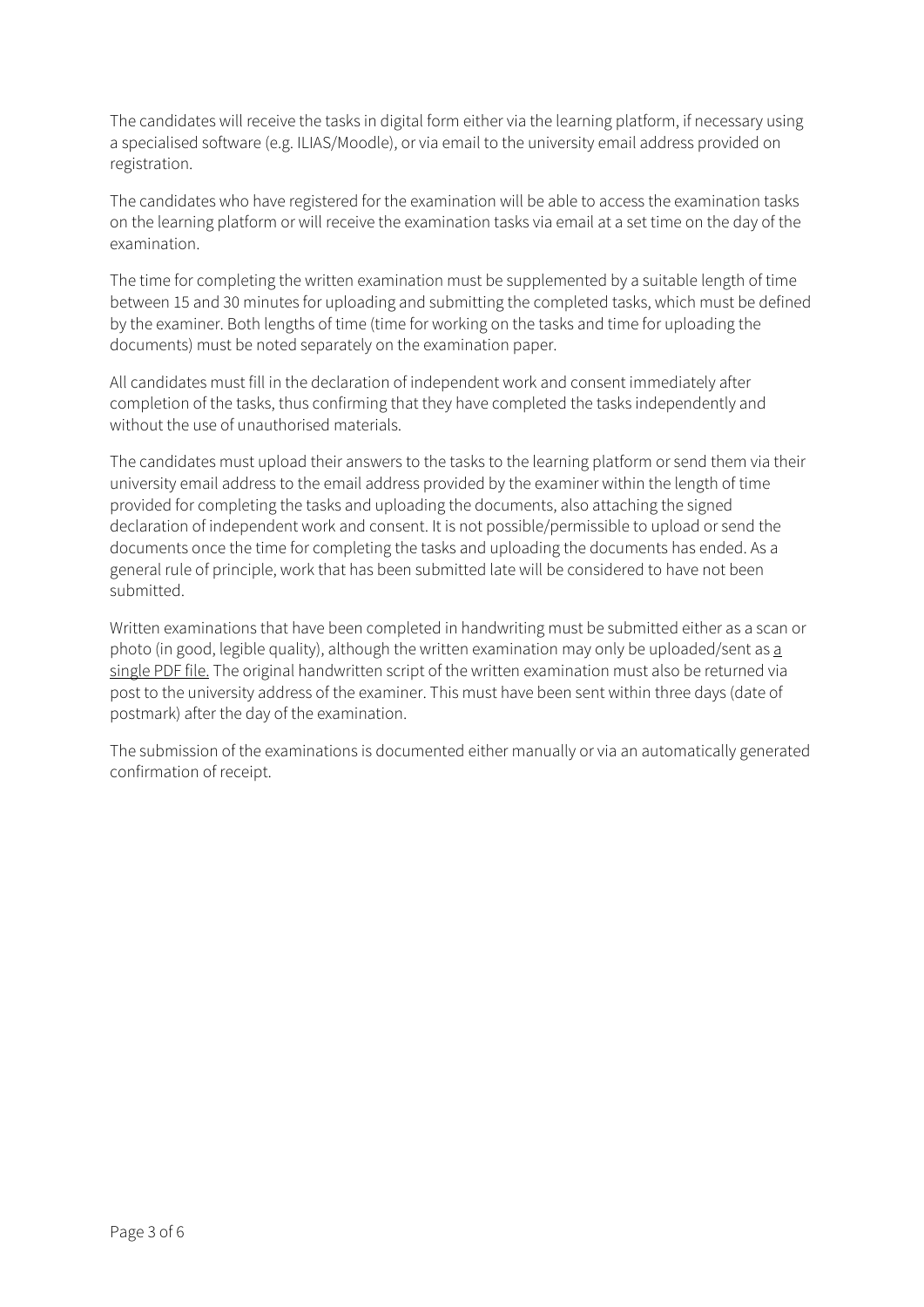### 4. Procedure for technical faults and extraordinary circumstances

If there are technical faults such as a loss of connection or similar, the candidates must contact the examiner immediately over the phone or via email. The subsequent procedure, e.g. the termination of the examination or the prolongation of the length of time for completing and uploading the tasks will be decided upon individually by the examiner depending on the available technical means.

#### 5. Compensation for disadvantages

As for every examination, students who are entitled to compensation for disadvantages (e.g. extension of the length of time for completing the tasks or use of special aids) must request this in writing - the decision will be made by the examination board.

Candidates affected by this must contact the examiner at least one week prior to the examination to discuss individual arrangements for the provision of suitable compensation for disadvantages.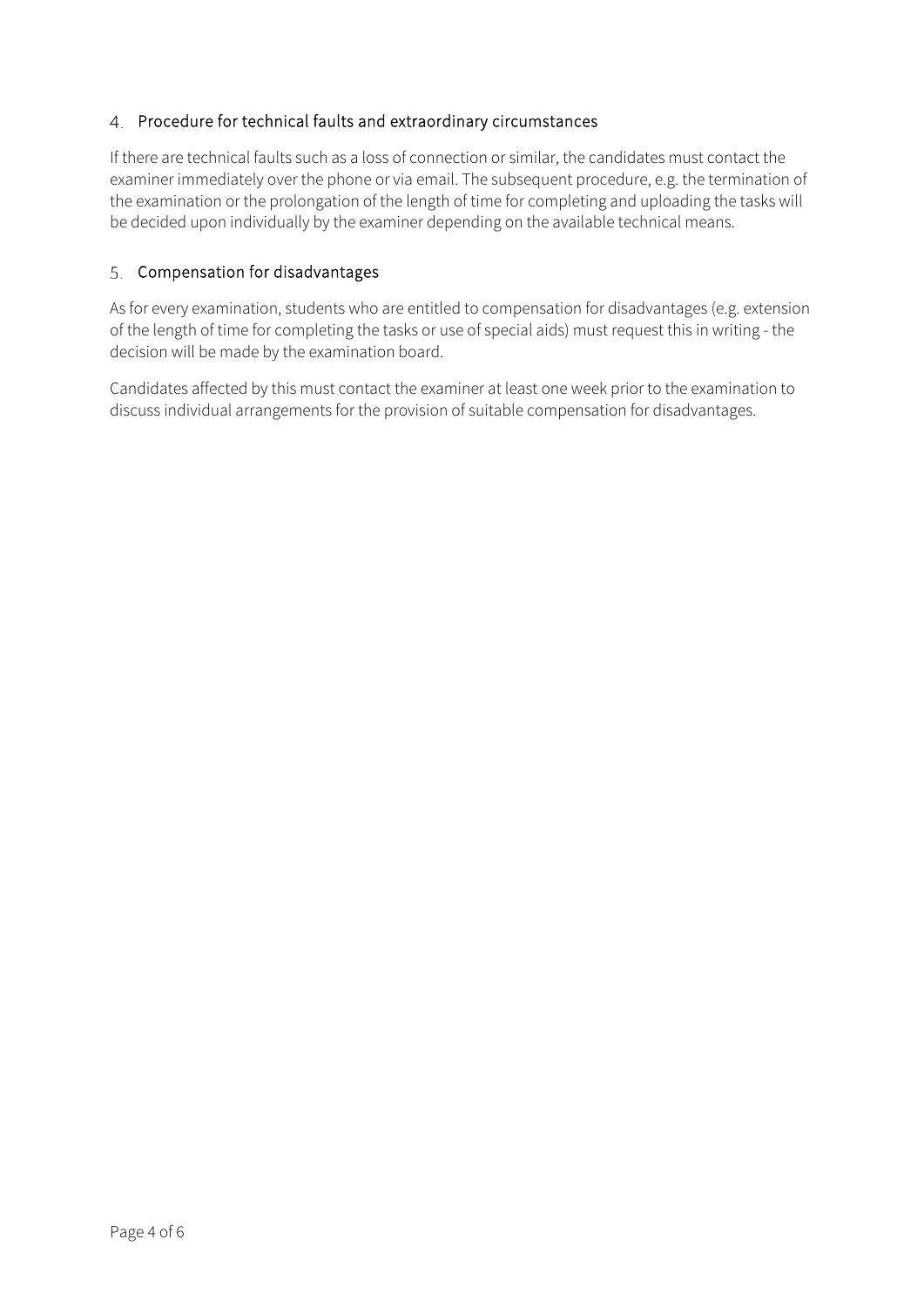# Appendix 1

#### Declaration of Independent Work and Consent

I, (Surname, First name(s)), Student ID No. XXX, declare that

- I have completed the submitted written examination being held at home independently and without the use of unauthorised third-party help
- I have not used any materials other than those that were authorised
- I agree to the creation of an electronic copy and storage of my written examination to enable UAS Stralsund to review the work with anti-plagiarism software.
- I am aware that if I have not completed in full or submitted the declaration of independent work and consent, my work will be counted as failed
- I have read the Guidelines for Holding Written Examinations at Home and agree to its conditions.

Town, Date

Signature

\_\_\_\_\_\_\_\_\_\_\_\_\_\_\_\_\_\_